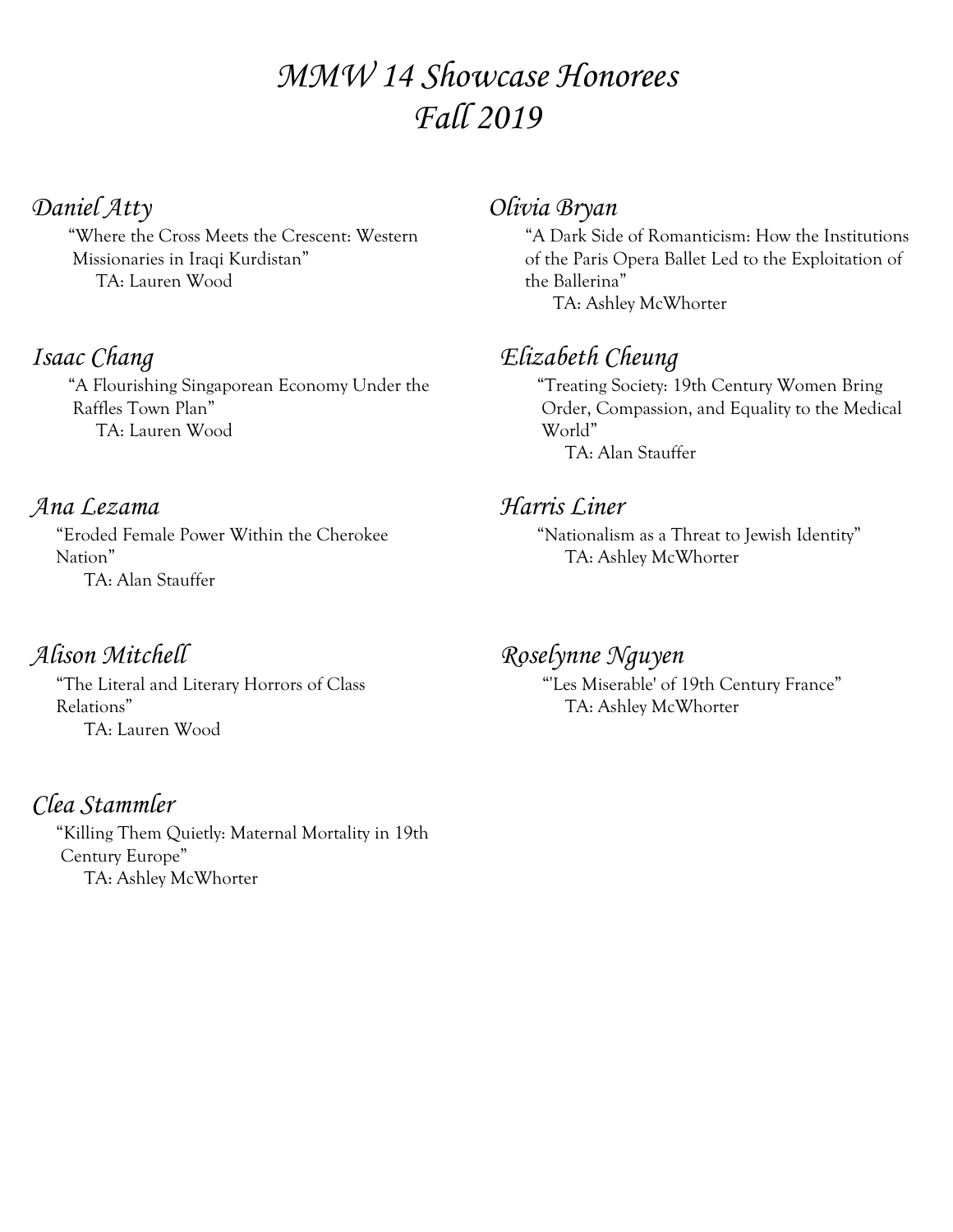# *MMW 121 Showcase Honorees Fall 2019*

#### *Rania Bilwani*

 "Welcoming Refugees: Taking the Muslim Approach to Community" TA: Pete Braden

## *Mackenzie Harrison*

 "Friendship in the Age of Aristotle and Confucius" TA: Dimitrios Stergiopoulos

## *Olesia Bokhanovich*

 "What Do We Know About Who We Are, the Width of the Self and Its Role in Our Lives?" TA: Julian Haddad

## *Evie Hollerbach \*\**

 "Cleaving to Comfort" TA: Pete Braden

## *Christia Zeiter*

 "To Learn to Die" TA: Dimitrios Stergiopoulos

*\*\*Received awards for MMW 121 and MMW 122 papers*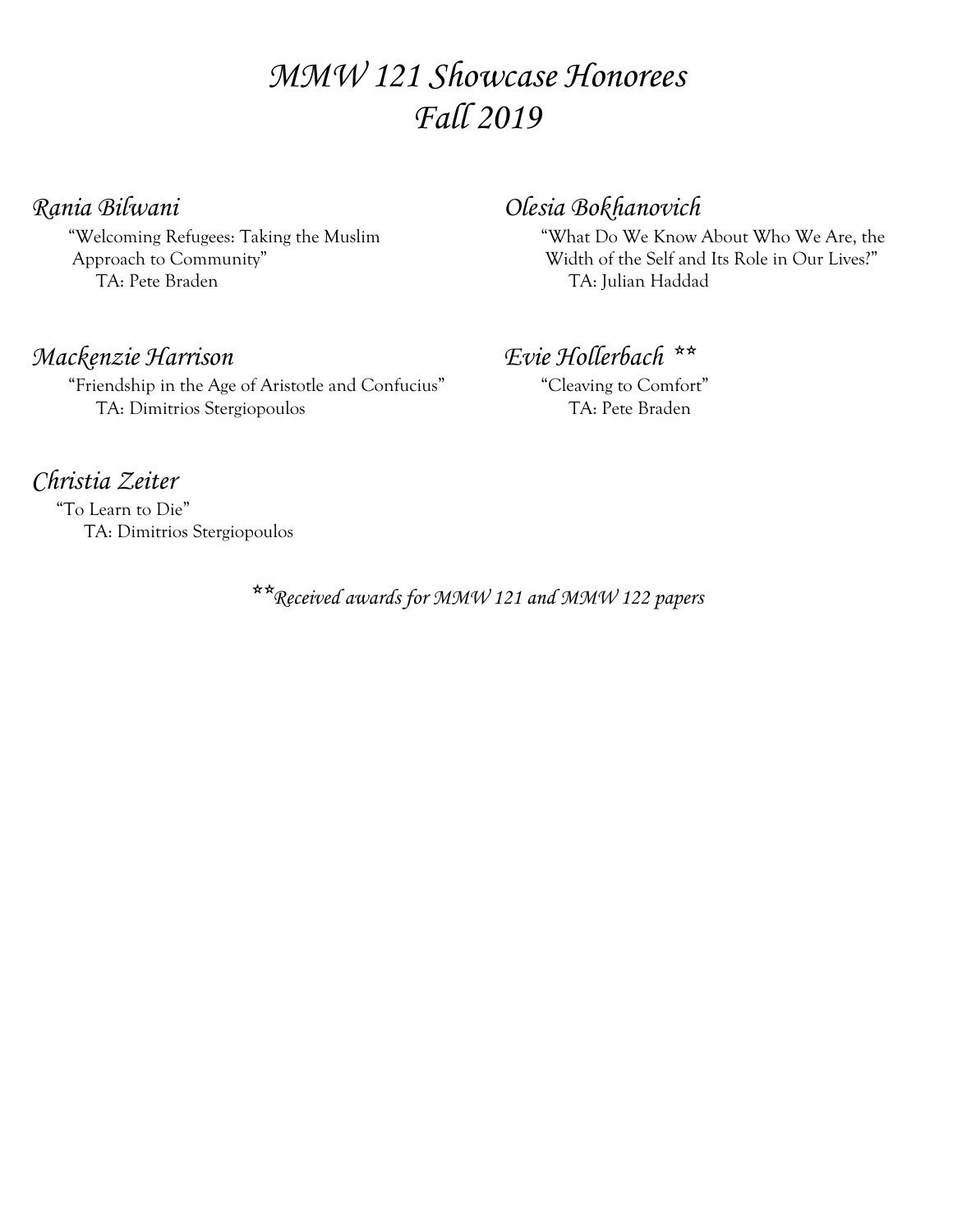# *MMW 12 Showcase Honorees Winter 2020*

#### *Navika Budhraja*

 "Confucianism's Competition for Control" TA: Kris Fabian

## *Rachel Hughes*

 "Into the WIld: Nature vs. Society in 'The Great Maudgalyayana Saves His Mother from Hell" TA: Trisha Tschopp

#### *Sara Nitao*

 "The Impact of Confucianism on the Examination System" TA: Semih Gokatalay

## *Elizaveta Pertseva*

 "The Overlooked Female Contribution to the Crusades" TA: Francisco Laguna

## *Amita Stowitts*

 "Buddhism and its Adaptations in Chinese Culture" TA: Reem Taşyakan

#### *Zoe Wong*

 "The Relational Structure of Mahayana Buddhism in China" TA: Reem Taşyakan

## *Howard Chang*

 "Why Can't Islam Get Their Succession Story Straight?" TA: Ashley McWhorter

#### *Joanna Jain*

 "Happily Ever After: Dharma in *The Birth of Kumara*" TA: Ashley McWhorter

## *Ethan Olson*

 "Buried in the Sand: The Roots of Political Strife in the Islamic World" TA: Sofia Lana

## *Costin Smilovici*

 "Misinterpretations of Maudgalyayana's Misanthropic Mother" TA: Tricia McMaster

#### *Garret Wang*

 "Only Men Can Slay Demons" TA: Ashley McWhorter

## *Samantha Yip*

 "Violent Contradiction? Denunciation of Individuality in the Gita" TA: Ashley McWhorter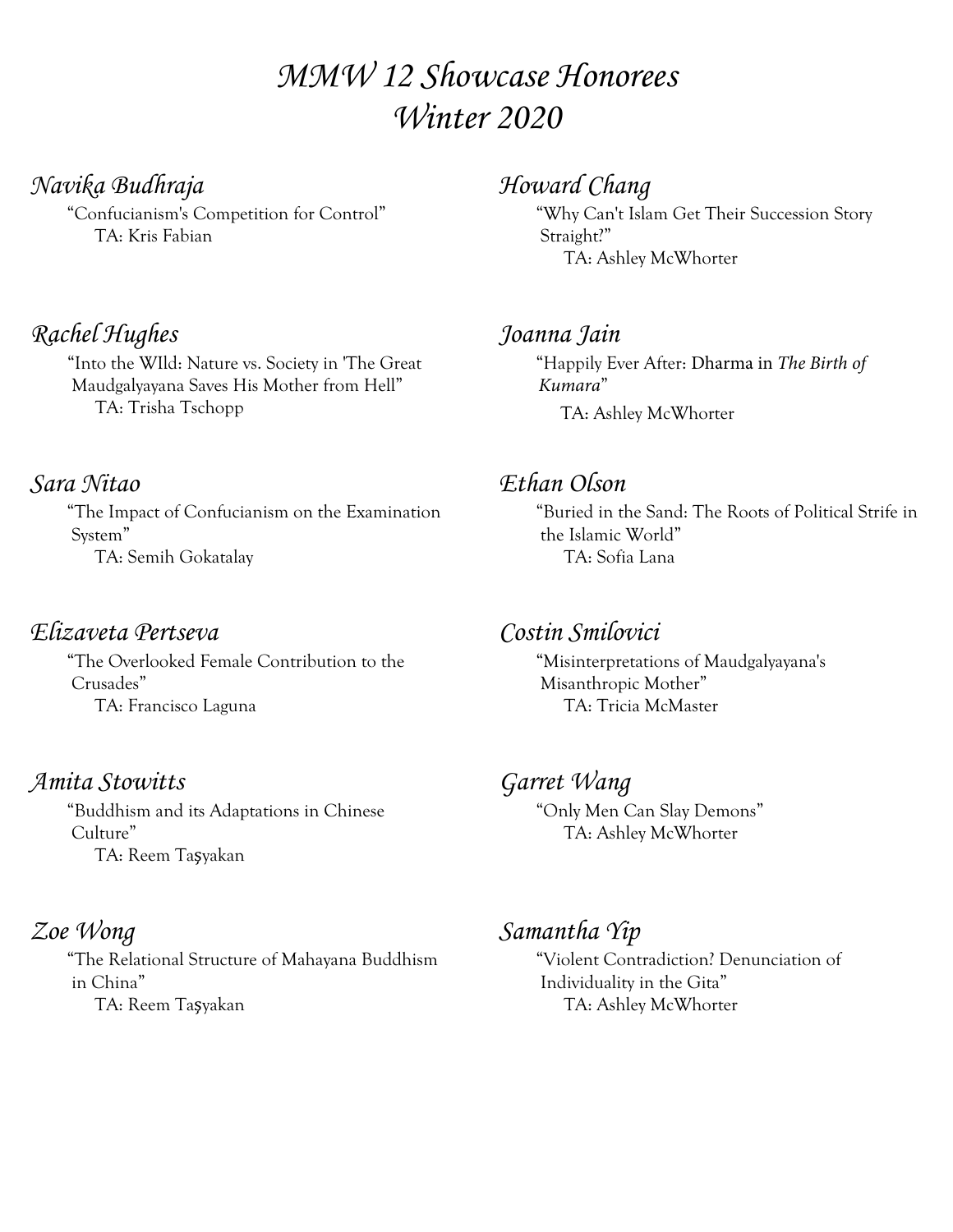# *MMW 14 Showcase Honorees Winter 2020*

## *Ethan Chuang*

 "Economic Consequences of British Industrial Revolution on Working Class Women" TA: Ivana Polic

#### *Jenny Fagan*

 "Penny for Your Thoughts: An Exploration of Victorian Culture and the Rise of Penny Bloods and Penny Dreadfuls" TA: Meaghan Baril

## *Kayla Ordas*

 "The Enlightenment and Its Effects on the Exaggeration of the Tahitian Image" TA: Beatrice Waterhouse

## *Tevykah Pouv*

 "Contribution of Female Convicts in 19th century Australian Colonies" TA: Ivana Polic

*Kristy Trinh* "Lesbian Ghosting in 19th Century Britain" TA: Beatrice Waterhouse

## *Anne Collette*

 "Dueling in 19th Century Russian Literature" TA: Meaghan Baril

## *Holly Lung*

 "Evaluation of the Function of Sex-Work Regulation in 19th Century Hong Kong" TA: Ivana Polic

#### *Cameron Ormiston*

 "The Mad Medicalization of Victorian Women" TA: Taylor Gray

#### *Matthew Scammahorn*

 "Craft in the Age of Industrialization: The Commercialization of Art in Western Europe" TA: Beatrice Waterhouse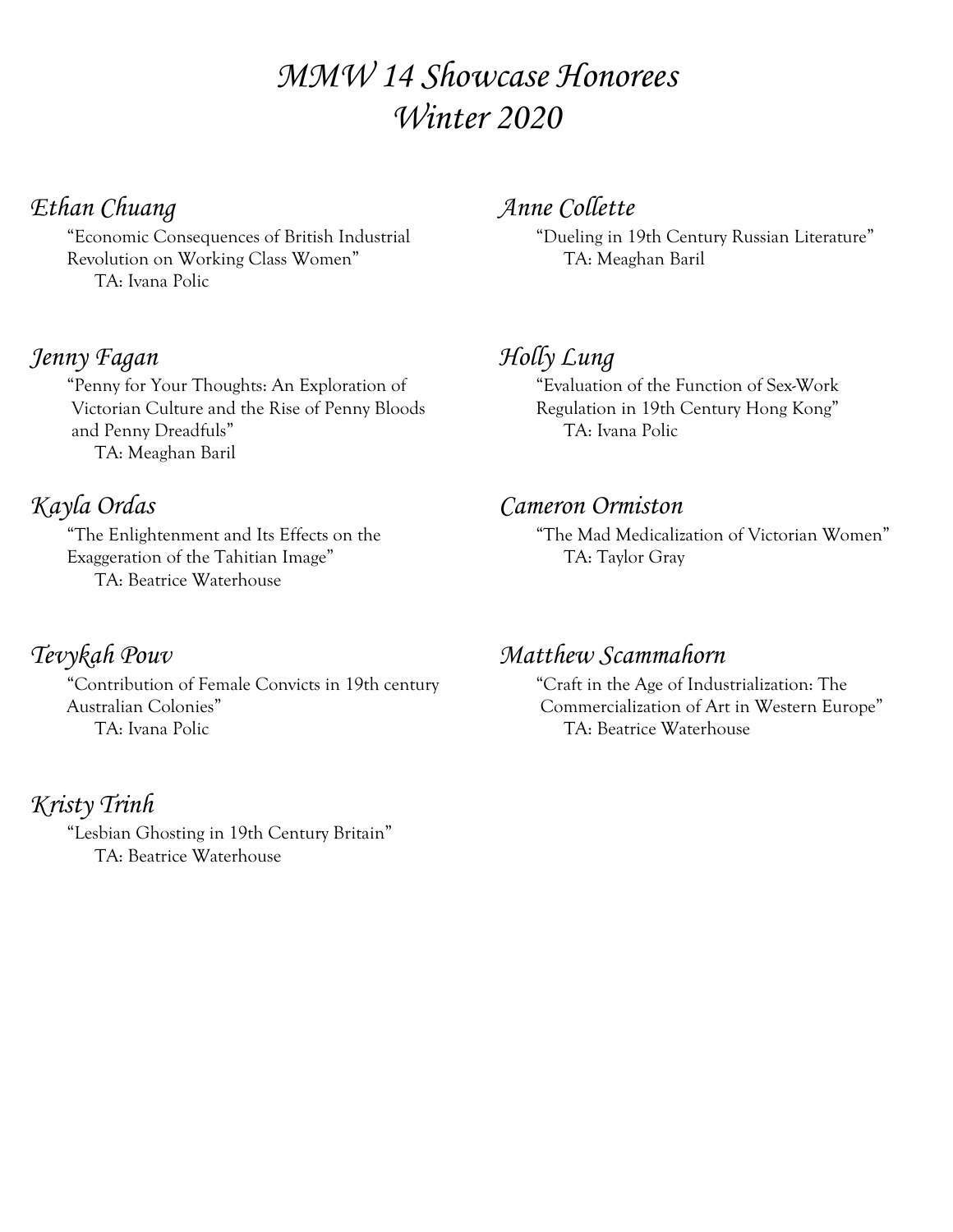# *MMW 122 Showcase Honorees Winter 2020*

## *Nicole Buckley*

 "An Analysis of Opposite Sites: Jair Bolsonaro and Marielle Franco" TA: Dimitris Stergiopoulos

## *Tatiana Canon*

 "It's the Little Words That Make a Big Difference" TA: Julian Haddad

## *Riley Cruse*

 "Portrayals of Homelessness in California" TA: Julian Haddad

## *David Dupont*

 "A Study on Qatar: How Media Coverage Affects the World" TA: Dimitris Stergiopoulos

## *Margareta Heidrick-Barnes*

 "Graduate Strikes and Media Bias" TA: Julian Haddad

# *Evie Hollerbach\*\**

 "Obscuring Humanity" TA: Joe Djordjevski

## *Amrita Kohli*

 "Coverage of Modern Day Slavery in India" TA: Joe Djordjevski

## *Monica Mijangos*

 "Media Bias on Human Rights" TA: Dimitris Stergiopoulos

## *Sean Willet*

 "Media Bias and the Hong Knong Protests" TA: Julian Haddad

## *Rhys Cambell*

 "Media Coverage of Paternity Leave" TA: Joe Djordjevski

## *Frances Carcellar*

 "Sensationalizing the Changing American National Identity with Global Media" TA: Julian Haddad

## *Alexander Deary*

 "The Media on Unions: An Analysis of the Media Coverage Surrounding Unionization in Post-Protest Hong Kong " TA: Joe Djordjevski

## *Kathy-Jean Farnam*

 "Public Punishment in Indonesia" TA: Julian Haddad

## *Lucas Henry*

 "Fairness in Reporting on the Syrian Refugee Crisis" TA: Julian Haddad

## *Ahmed Hussaini*

 "Motives Surrounding Modi" TA: Joe Djordjevski

## *Zachariah Lenton*

 "Politics About Border Detention Centers" TA: Julian Haddad

### *Arseniy Sotnikov*

 "Portrayals of Uighur Oppression, or Lack Thereof" TA: Julian Haddad

## *Blake Woods*

 "The Persecution of Jehovah's Witnesses: A Case Study in Russian Media Bias" TA: Dimitris Stergiopoulos

*\*\*Received awards for MMW 121 and MMW 122 papers*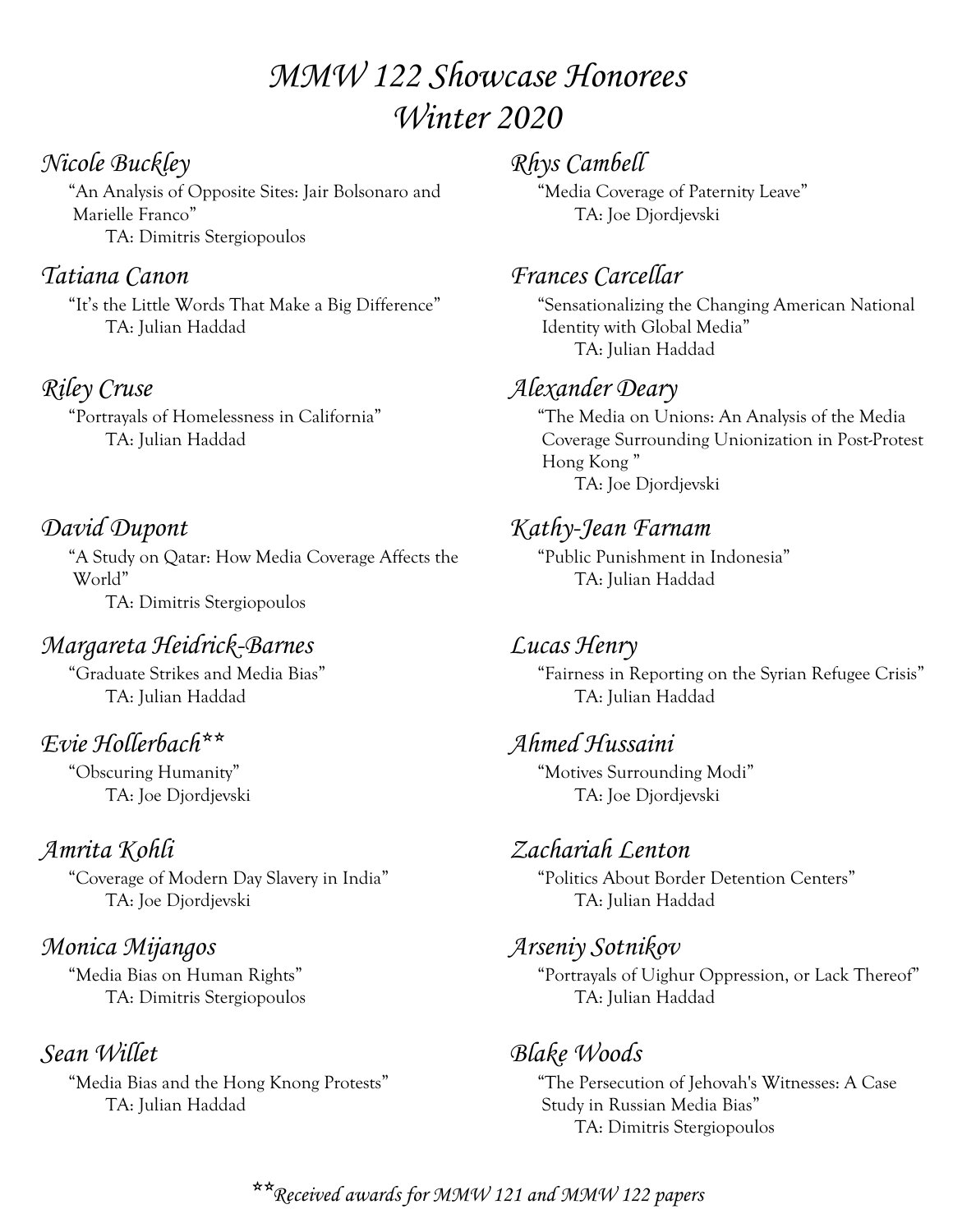# *MMW 13 Showcase Honorees Spring 2020*

## *Harini Adivikolanu*

 "Chaucer's The Canterbury Tales: The Social Benefits of Practicing Courtly Love in Medieval England" TA: Johanna Peterson

### *Gulshanbir Baidwan*

 "The Role of Cultural Interventions in Consolidating Mughal Imperial Authority" TA: Baris Taşyakan

## *Sabina Fritz*

 "A Comprehensive Examination of Power Relations Between the Catholic Church and Christian Commoners in Black Death Europe" TA: Baris Taşyakan

## *Caitlyn Randall*

 "Politically Excluded, Culturally Favored: Daoism and Poetry in the Ming Dynasty" TA: Semih Gokatalay

## *Longyue Wang*

 "Competition and interaction: The Political Significance of Sufism in Anatolia" TA: Semih Gokatalay

*Amir Aslami*

 "Rumi's True Nature" TA: Reem Taşyakan

## *Aditya Bhatia*

 "Religious Policy in Mughal India" TA: Baris Taşyakan

## *Carlos Paredes*

 "Martin Luther: Patron of the Natural Sciences?" TA: Tricia McMaster

## *Alisha Saxena\*\**

 "How Sexuality Court Cases Reflected Gender Equity in 15th Century England" TA: Brianne Itaya

### *Samuel Woo*

 "Shogunate in Solitude: The Impact of Isolationism on the Economy of Tokugawa Japan" TA: Shane McClain

*\*\*Received awards for MMW 13 and MMW 14 papers*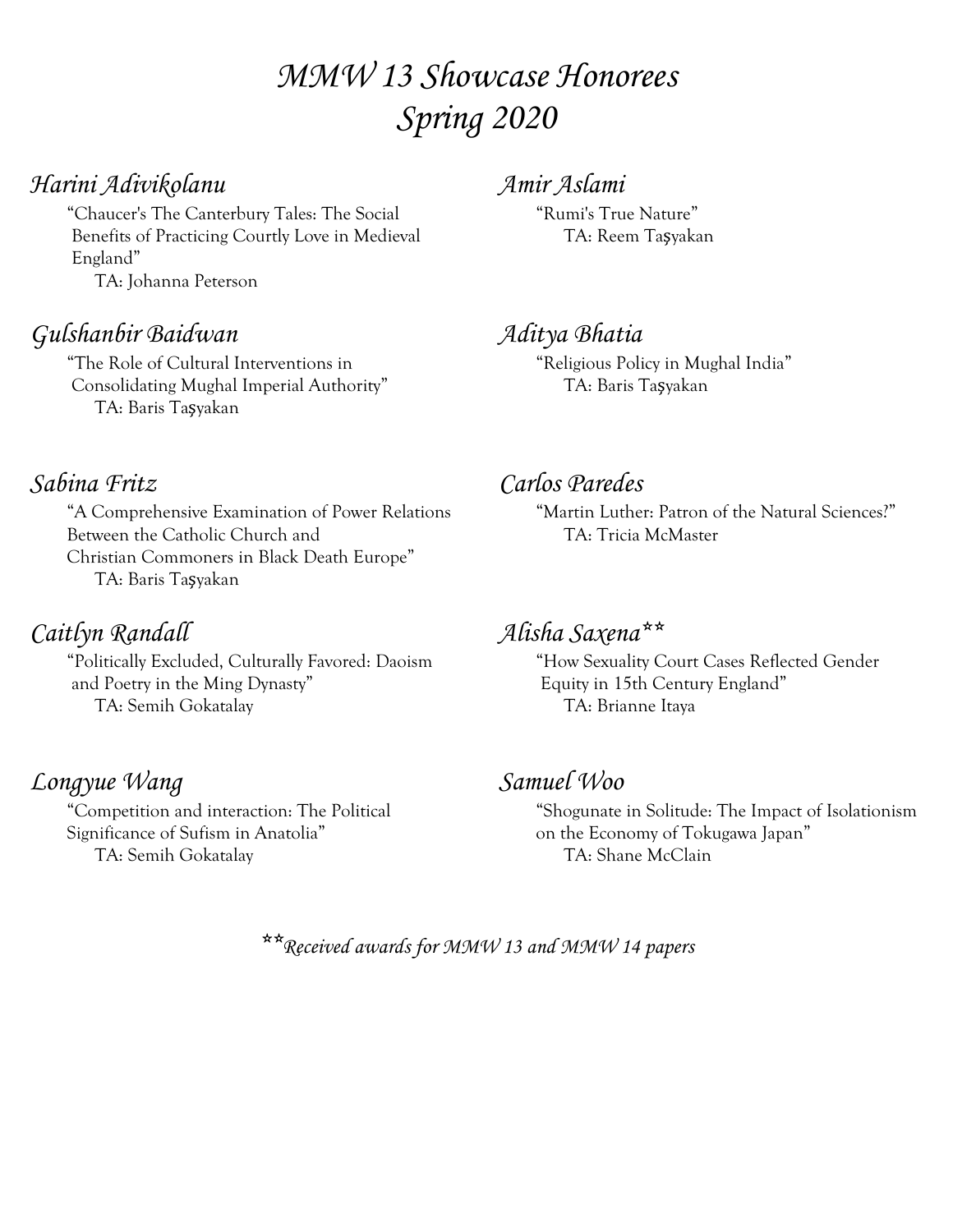# *MMW 15 Showcase Honorees Spring 2020*

## *Olivia Bryan*

 "Township Tourism: How Cross-Cultural Interactions Shape the Legacy of Apartheid" TA: Joe Djordjevski

## *Dana Dalrymple*

 "The Dichotomy of Environmentalism" TA: Taylor Gray

## *Nathalie Dugas*

 "The Potential of Young Adult Literature" TA: Beatrice Waterhouse

# *Juliana Fox*

 "Dadaism: Is there More than Meets the Eye?" TA: Joe Djordjevski

# *Simone Jetha*

 "Love in Mid-Twentieth Century England" TA: Julian Haddad

# *Katrina McDonagh*

 "Intergenerational Impact of Japanese-American Internment" TA: Beatrice Waterhouse

# *Angelica Ustaris*

 "Finding French Identity through Hip Hop Culture" TA: Dimitrios Stergiopoulos

# *Christopher Yoon*

 "The Olympic Spotlight: Fracturing Mexico's Authoritarian Regime" TA: Beatrice Waterhouse

# *Pooja Chitle*

 "The Forced Sterilization of Native American Women" TA: Beatrice Waterhouse

## *Wilson Do*

 "The Divergence of Global Healthcare" TA: Dimitrios Stergiopoulos

## *Michael Dumont*

 "An Evolving Art: Jazz and Protest" TA: Meaghan Baril

## *Zach Hill*

"Liberation on the Dance Floor: Disco and the Commercialization of the Gay Rights Movement" TA: Joe Djordjevski

# *Erika Maala*

 "The Importance of Image: An Analysis of the Beatles and the Rolling Stones" TA: Dimitrios Stergiopoulos

# *Aidan McKay*

 "Irish Republican Martyrdom, Class, Catholicism, and Hunger Strikes" TA: Beatrice Waterhouse

# *Takashi Yabuta*

"Societal Failure to Develop the Software Industry in Japan" TA: Joe Djordjevski

## *Samuel Zilberman*

 "Finland: How the Development of a Unique Welfare State Leads to Happpiness" TA: Dimitrios Stergiopoulos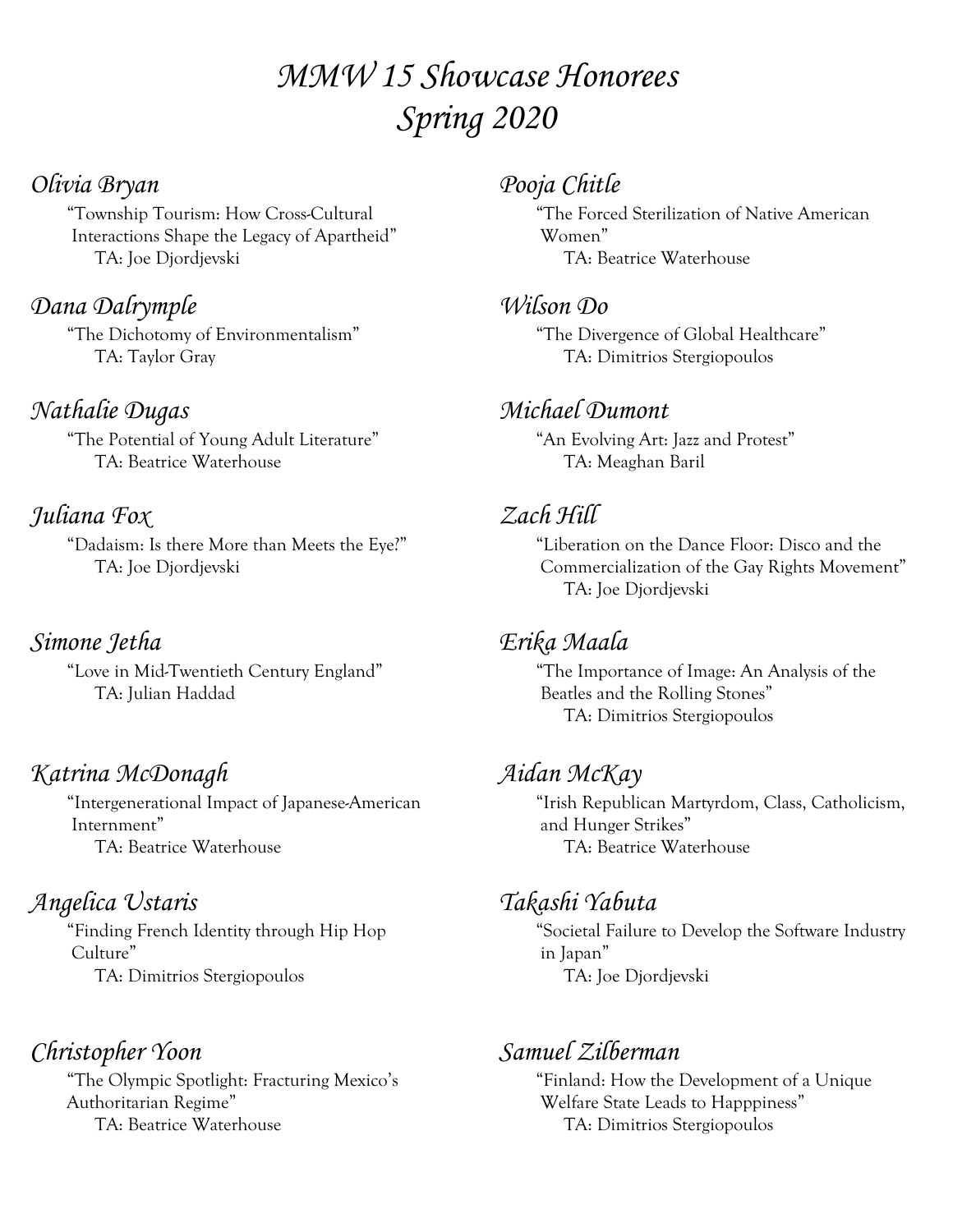# *MMW 14 Showcase Honorees Summer 2020*

*Shiantel Chiang*

 "Cutting Branches Won't Kill the Tree" TA: Meaghan Baril

## *Alisha Saxena\*\**

 "Looking at Disparities in the African American Student Experience During the 19th Century" TA: Maria Carreras

*Yakta Syed*

 "The Importance of Being Educated on "Re- Education": An Exploration of Media Coverage on the Treatment of Uighur Muslims in China" TA: Meaghan Baril

*\*\*Received awards for MMW 13 and MMW 14 papers*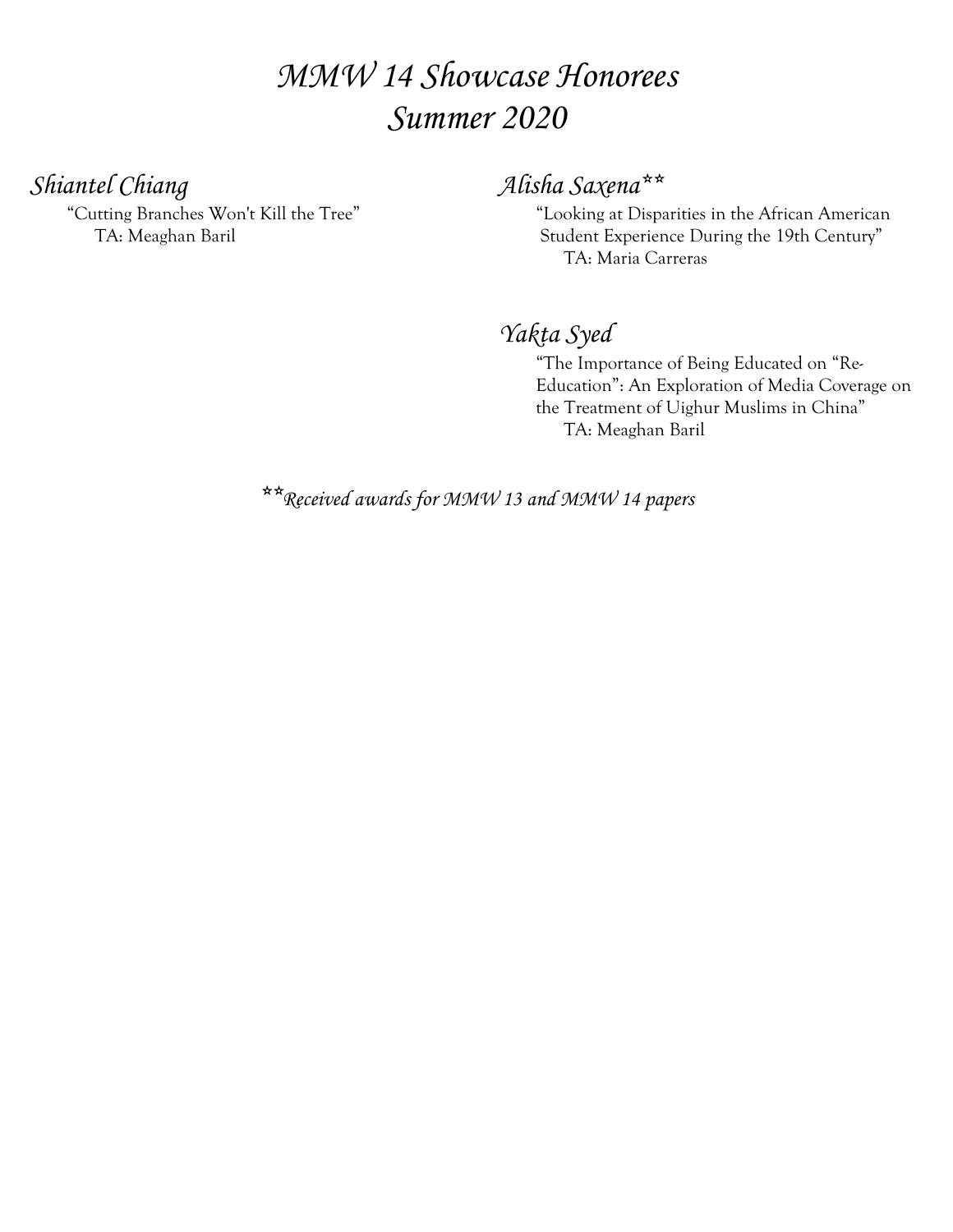# *MMW 15 Showcase Honorees Summer 2020*

### *Jianming Geng*

 " Journalism on Kashmir: The Ultimate Teller Against the Truth" TA: Reem Taşyakan

#### Ananta Silas

"Media Coverage of Voter Suppression on the Road to the 2020 Election" TA: Meaghan Baril